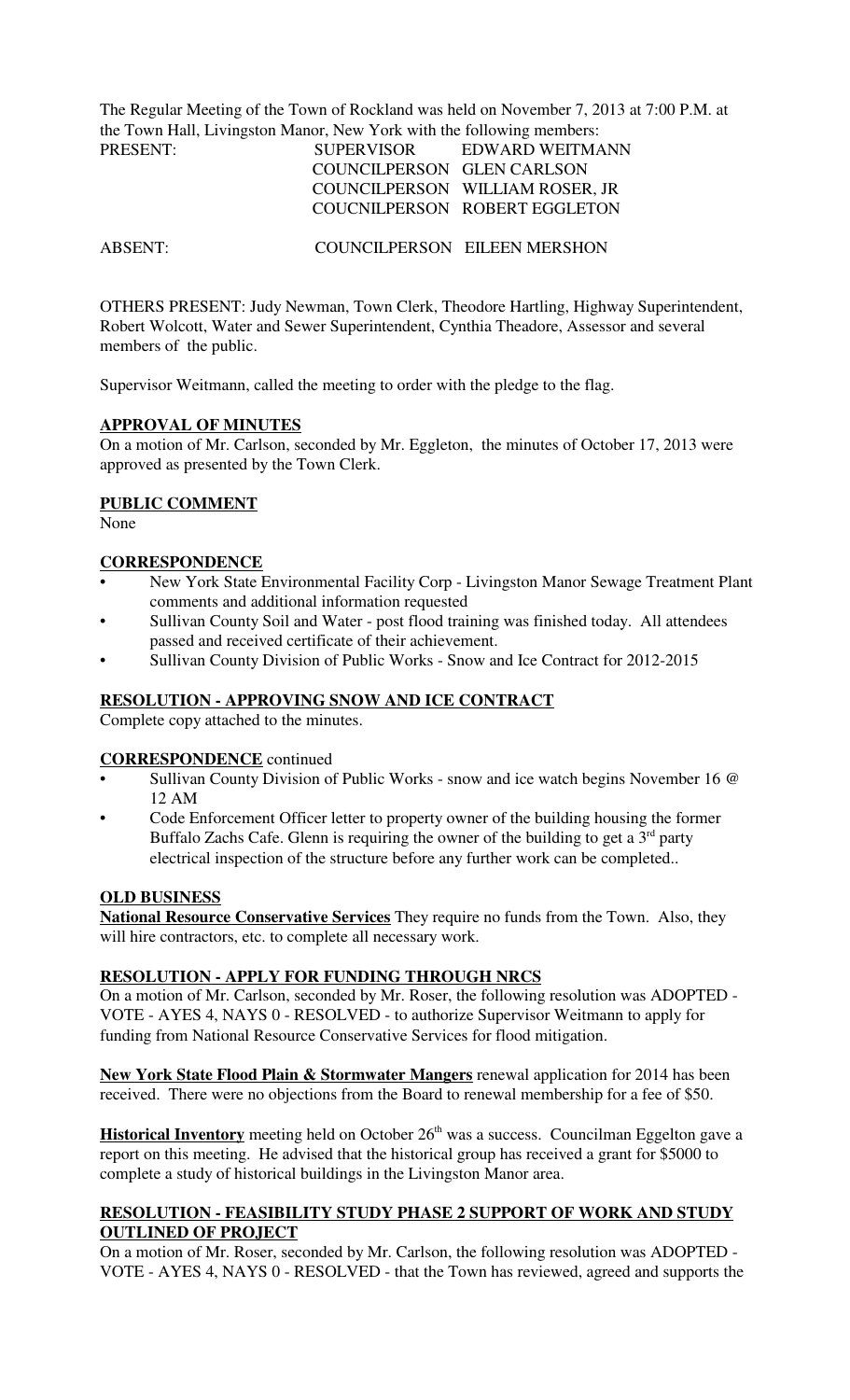# *REGULAR MEETING, TOWN OF ROCKLAND, NOVEMBER 7, 2013*

proposed detailed work and study tasks as outlined in the Feasibility Project Sutdy, Project Management Plan dated September 2013, Upper Delaware River Watershed, Livingston Manor, New York ; FURTHER RESOLVED - that the Town understands that upon completion of Phase 2 of the Feasibility Study there will be a Town (Local Municipality Partner) cost share 50% -50% with NYSDEC on the State cost for the design and construction phase of the project5. Funding for the Plan Specification and Construction phase is as follows: 65% Federal, 17.5% Town and 17.5% State.

**Draft letter to John Bonacic Senator** regarding funding under the State and Municipal Facilities Capital Program for a new Town Garage was presented to the Board. There were no objections from the Board to send said letter.

### **NEW BUSINESS**

**Humane Society of Middletown** sent a new contract for housing of dogs for 2014. Supervisor Weitmann read the contract noting the increase for taking dogs went up from \$100 to \$175. After discussion by the Board, they recommend Supervisor Weitmann address the increase with the Humane Society.

### **RESOLUTION - REASSESSMENT OF ROSCOE-ROCKLAND WATER**

On a motion of Mr. Carlson seconded by Mr. Eggleton, the following resolution was ADOPTED - VOTE - AYES 4, NAYS 0 - WHEREAS, the Clerk of Water Rents for the Roscoe-Rockland Water District has presented the list of unpaid water rents in the amount of \$19,952.27 for collection upon the 2014 Town of Rockland Tax Roll.

 Be it further RESOLVED, that the Town Clerk of the Town of Rockland be and she is hereby authorized to submit for action by the Sullivan County Legislators said unpaid water rents and penalties to be levied upon the 2014 Town of Rockland Tax Roll.

 Be it further RESOLVED, that the attached list of unpaid charges in the foregoing amounts be and constitute a part of this resolution. Adopted by unanimous vote.

### **RESOLUTION - REASSESSMENT OF LIVINGSTON MANOR SEWER**

On a motion of Mr. Roser, seconded by Mr. Eggleton, the following resolution was ADOPTED - VOTE - AYES 4, NAYS 0 - WHEREAS, the Clerk of Sewer Rents for the Livingston Manor Sewer District has presented the list of unpaid sewer rents in the amount of \$36,562.49 for collection upon the 2014 Town of Rockland Tax Roll.

 Be it further RESOLVED, that the Town Clerk of the Town of Rockland be and she is hereby authorized to submit for action by the Sullivan County Legislators said unpaid sewer rents and penalties to be levied upon the 2014 Town of Rockland Tax Roll.

 Be it further RESOLVED, that the attached list of unpaid charges in the foregoing amounts be and constitute a part of this resolution. Adopted by unanimous vote.

### **RESOLUTION - REASSESSMENT OF LIVINGSTON MANOR WATER**

On a motion of Mr. Carlson, seconded by Mr. Eggleton, the following resolution was ADOPTED - VOTE - AYES 4, NAYS 0 - WHEREAS, the Clerk of Water Rents for the Livingston Manor Water District has presented the list of unpaid water rents in the amount of \$31,059.03 for collection upon the 2014 Town of Rockland Tax Roll.

 Be it further RESOLVED, that the Town Clerk of the Town of Rockland be and she is hereby authorized to submit for action by the Sullivan County Legislators said unpaid water rents and penalties to be levied upon the 2014 Town of Rockland Tax Roll.

 Be it further RESOLVED, that the attached list of unpaid charges in the foregoing amounts be and constitute a part of this resolution. Adopted by unanimous vote.

### **RESOLUTION - REASSESSMENT OF ROSCOE SEWER**

On a motion of Mr. Carlson, seconded by Mr. Roser, the following resolution was ADOPTED - VOTE - AYES 4, NAYS 0 - WHEREAS, the Clerk of Sewer Rents for the Roscoe Sewer District has presented the list of unpaid sewer rents in the amount of \$18,988.78 for collection upon the 2014 Town of Rockland Tax Roll.

 Be it further RESOLVED, that the Town Clerk of the Town of Rockland be and she is hereby authorized to submit for action by the Sullivan County Legislators said unpaid sewer rents and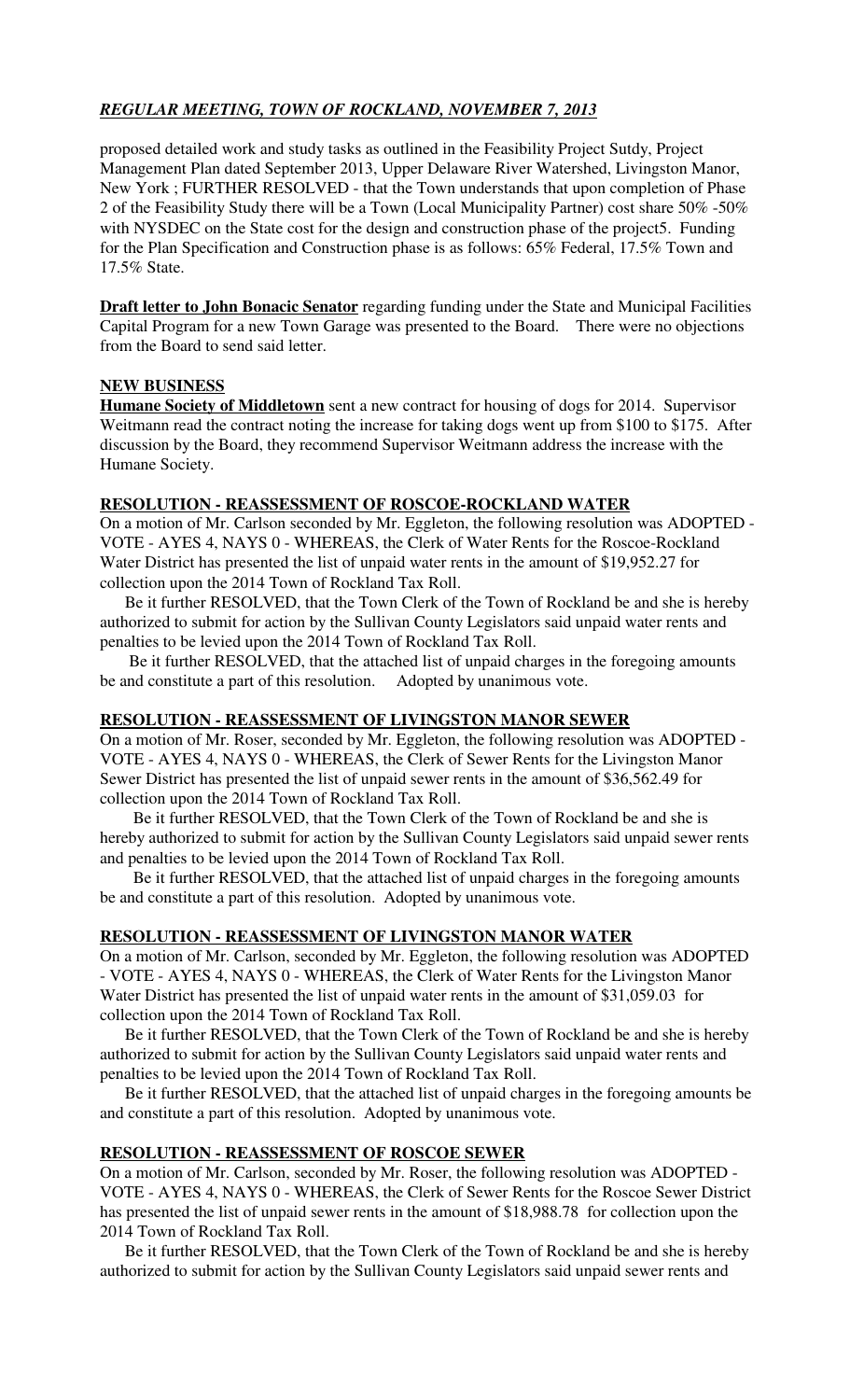# *REGULAR MEETING, TOWN OF ROCKLAND, NOVEMBER 7, 2013*

penalties to be levied upon the 2014 Town of Rockland Tax Roll.

 Be it further RESOLVED, that the attached list of unpaid charges in the foregoing amounts be and constitute a part of this resolution. Adopted by unanimous vote.

### **Roscoe-Rockland Water Budget Modifications**

WHEREAS, the 2013 Budget requires modification, now therefore be it RESOLVED that the following Roscoe-Rockland Water District entries be authorized: FROM: TO: Fund Balance \$2,000.00 8320.2 \$2,000.00

To accept this resolution was made by Mr. Carlson, seconded by Mr. Eggleton and unanimously carried.

### **7:15 PUBLIC HEARING PRELIMINARY BUDGET 2014**

Supervisor Weitmann called the public hearing to order for comments on the 2014 Preliminary Budget. Supervisor Weitmann advised that the budget increase is 3.40 % The auditors will review the budget for the maximum increase of the budget allowed by the state.

There no comments. A motion was made by Mr. Carlson, seconded by Mr. Roser, unanimously carried, to close the hearing.

### **RESOLUTION - APPROVAL OF 2014 BUDGET**

On a motion of Mr. Roser, seconded by Mr. Carlson, the following resolution was ADOPTED - VOTE - AYES 4, NAYS 0 - WHEREAS, the Town Board has met at the time and place specified in the notice of the hearing on the preliminary budget, and an opportunity was given to those present to be heard thereon,

NOW THEREFORE BE IT RESOLVED - that this Town Board does hereby adopt the preliminary budget as the annual budget of this Town for the fiscal year 2014, beginning January 1, 2014, and that such budget as adopted be entered in the minutes of the proceedings of this Town Board, and

BE IT FURTHER RESOLVED - that the Town Clerk, shall certify in triplicate copies of said budget as adopted and deliver to the Legislator's of Sullivan County.

### **Highway Department Budget Modifications**

WHEREAS, the 2013 Budget requires modifications, now therefore be it RESOLVED that the following Town of Rockland Highway fund entries be authorized: FROM: TO: 5140.4 \$18000.00 5130.2 \$18000.00

The motion to accept this resolution was made by Mr. Eggleton, seconded by Mr. Roser and unanimously carried.

**Robert Freedman** request of adjustment to his sewer bill. Mr. Freedman sent a letter stating he recently power washed his deck and use a significant amount of water. He would like an adjustment to the sewer charge. The Board had discussion. There was no action by the Board to reduce the sewer charges. They will advise Mr. Friedman to contact the water department in the future, before he anticipates excessive water use that does not go in the sewer system.

**Water/Sewer** weekend duty and log was presented.

**Dog Control Officer** report was presented.

**Town Clerk** monthly report was presented.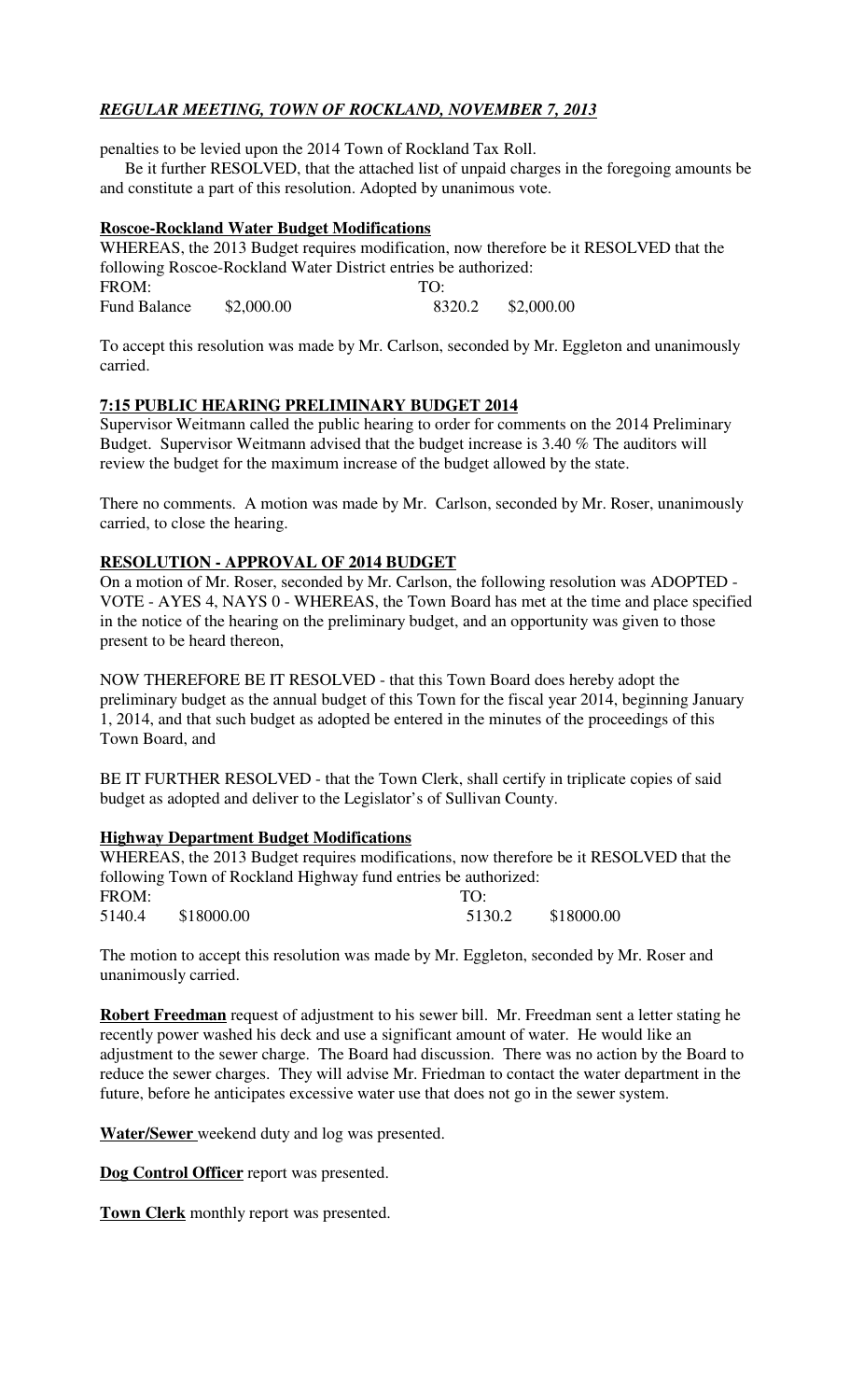# *REGULAR MEETING, TOWN OF ROCKLAND, NOVEMBER 7, 2013*

### **DEPARTMENT HEADS**

**Ted Hartling, Highway Superintendent** advised that he replaced the 1989 Kenworth truck and would like to establish it as excess equipment to sell or auction off. The truck needs a new oil pan at a cost of approximately \$1300. The junk price for the truck is \$4000. Town of Crawford is in the need of a truck and may be interested in buying ours. The Board agrees that the 1989 Kenworth is excess equipment and recommends we offer to sell it to the Town of Crawford.

Ted also addressed the Welch property that the Town recently took ownership of. He has notified the Welch family and gave them until the end of October to get their possessions out of the garage. As of this date no action on getting their stuff out. The Board recommends that Ted send a certified letter giving them 30 days to get their possessions out.

### **RESOLUTION - AUTHORIZE HIGHWAY SUPERINTENDENT TO HIRE ENGINEER**

On a motion of Mr. Roser, seconded by Mr. Eggleton, the following resolution was ADOPTED - VOTE - AYES 4, NAYS 0 - RESOLVED - to authorize Ted Hartling, Highway Superintendent to hire an engineer to complete a survey and preliminary engineering and move forward with a grant application for a new Town Barn.

**Bob Wolcott, Water and Sewer Superintendent** reported that the sensor for pressure on the well in Roscoe needs to be replaced. The cost is between \$300 and \$600. Our insurance may pick up the cost of the sensor, if they feel it was also hit by lightening.

Bob advised that the water and sewer crew are getting ready for the winter season.

**Cindy Theadore, Assessor** reported that she will be looking up addresses within 500 feet of Hemlock Ridge Apartments for the Planning Board public hearing. She also reported that she will be attending a seminar next week.

### **APPROVAL OF BILLS**

On a motion of Mr. Carlson, seconded by Mr.Roser, the following resolution was ADOPTED - VOTE - Ayes 4, Nays 0 - RESOLVED - to approve the bills on abstract #20 dated October 17, 2013, in the following amounts:

| General Fund<br>#363-384                  | \$16,823.65 |
|-------------------------------------------|-------------|
| #378-399<br>Highway                       | \$26,255.63 |
| Livingston Manor Water<br>#177-186        | \$5,356.35  |
| <b>Livingston Manor Sewer</b><br>#183-192 | \$5,079.72  |
| #150-161<br>Roscoe Sewer                  | \$3,805.54  |
| #168-177<br>Roscoe-Rockland Water         | \$13,515.38 |
| Roscoe-Rockland Light<br>#45-46           | \$4,772.11  |
| Livingston Manor Light<br>#30             | \$1,356.10  |
| Hazel Park Light<br>#23<br>S.             | 38.89       |

Judy Newman, Town Clerk reported that two vouchers #340 and #350 that were approved on the General Fund abstract #20 were voided and put on Trust and Agency abstract #20 (voucher 1-2) for a total of \$615.76. There were no objections from the Board.

## **ADJOURNMENT**

On motion by Mr. Roser, seconded by Mr.Eggleton, the meeting was adjourned at 7:57 PM.

 $\frac{1}{\sqrt{2}}$  ,  $\frac{1}{\sqrt{2}}$  ,  $\frac{1}{\sqrt{2}}$  ,  $\frac{1}{\sqrt{2}}$  ,  $\frac{1}{\sqrt{2}}$  ,  $\frac{1}{\sqrt{2}}$  ,  $\frac{1}{\sqrt{2}}$  ,  $\frac{1}{\sqrt{2}}$  ,  $\frac{1}{\sqrt{2}}$  ,  $\frac{1}{\sqrt{2}}$  ,  $\frac{1}{\sqrt{2}}$  ,  $\frac{1}{\sqrt{2}}$  ,  $\frac{1}{\sqrt{2}}$  ,  $\frac{1}{\sqrt{2}}$  ,  $\frac{1}{\sqrt{2}}$ 

Respectfully submitted,

 Judy Newman, RMC Town Clerk